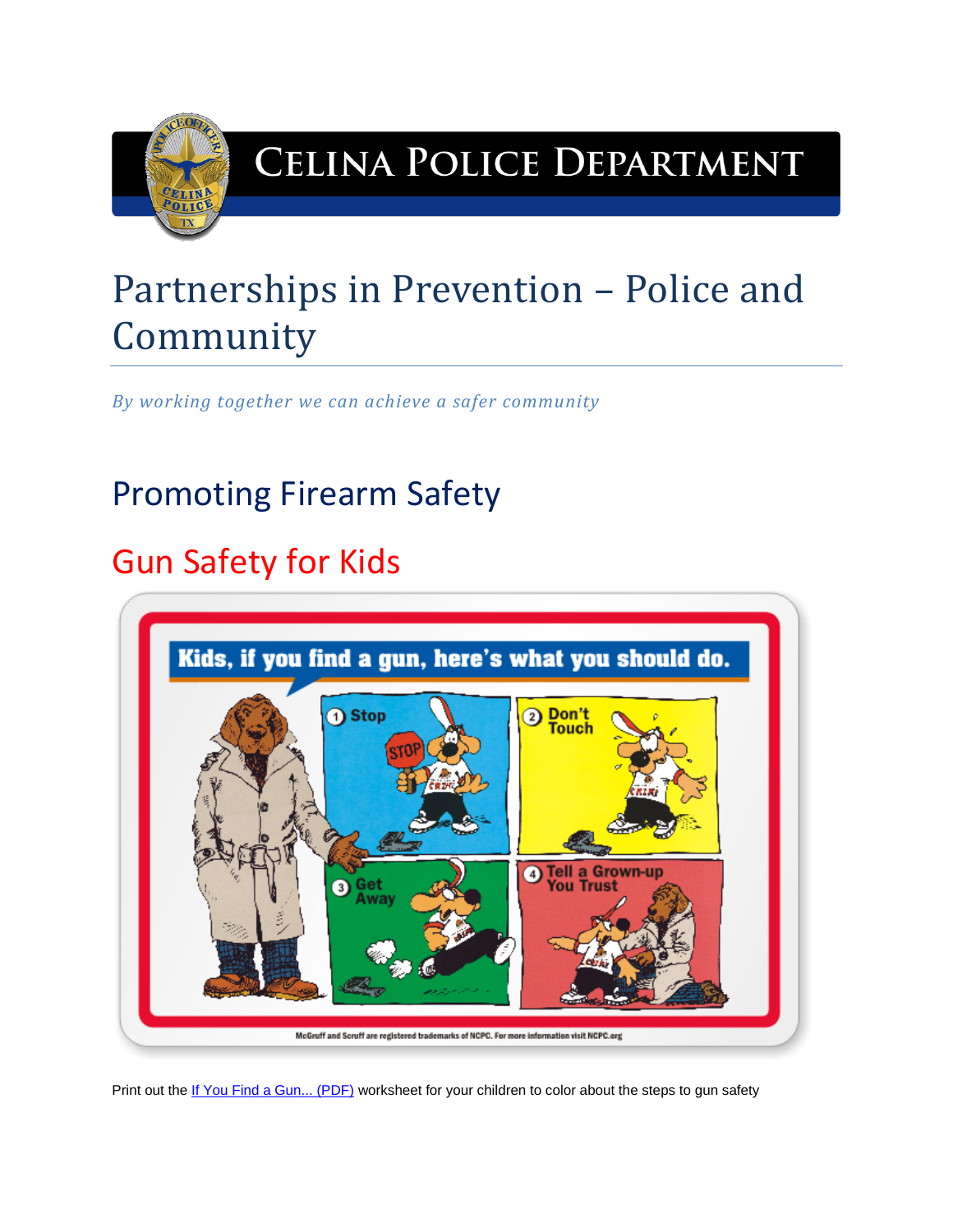

## **TALK ABOUT FIREARMS**

### **[McGruff's Tips for Kids—Finding a Gun](http://www.ncpc.org/topics/safe-firearms-storage/Mcgruff%20org%20guns.pdf)**

It is important to start a dialogue with your children about what to do if they find a gun. The following is suggested language for talking to your kids about firearms:

Guns are very serious. An accident involving a gun can hurt or even kill you or someone you know. Most adults are allowed to own a gun by law, and many have one. This means that even if there isn't a gun in your house, you need to know what to do if you see a gun (NCPC).

If you see a gun, follow these four steps: **1. Stop. 2. Don't touch. 3. Get** 

#### **away. 4. Tell an adult**.

- When you follow these steps, you're protecting yourself and helping to keep other people safe.
- Here are some tips about what to do in specific circumstances:
	- o Walk away and tell a parent if your friend shows you his parent's gun.
	- $\circ$  Tell an adult immediately if you see a gun in someone's backpack at school.
	- $\circ$  Tell a trusted adult if you hear a girl or boy say that she or he is going to bring a gun to school.
	- $\circ$  Follow the four steps if you find a gun in the park by your house.
	- o If you're not sure why a gun is dangerous, talk to a parent about it.

<http://www.ncpc.org/topics/safe-firearms-storage/talk-about-firearms>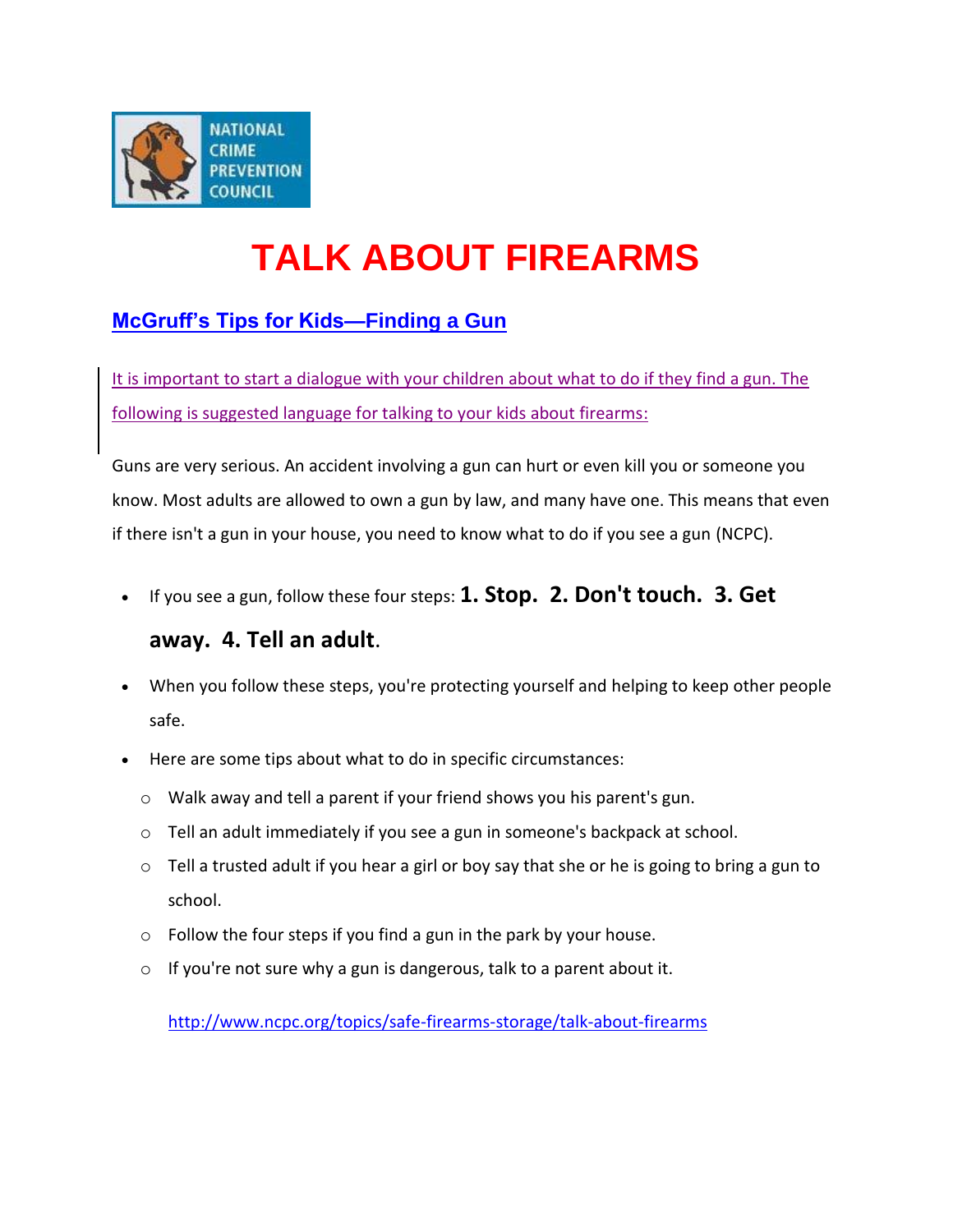### **Safe Firearm Storage**



There is no magic solution that will eradicate mass shootings, teen suicides, or accidental shootings with firearms in the home. But we can do our part to reduce the likelihood of these tragedies occurring. The safe firearms storage campaign encourages owners to simply lock them up — using available technology and equipment such as gun locks and safes (NCPC).

**For more information** on Safe Storage Options, Lost or Stolen Firearms, or other Resources please visit the National Crime Prevention Council at:

#### <http://www.ncpc.org/topics/safe-firearms-storage/safe-firearms-storage>

The news stories are frightening: a child accidentally shoots a sibling while handling a gun; a child brings a . . . read more about what parents can do at:

<http://www.ncpc.org/topics/by-audience/parents/guns>

Note: The Celina Police Department would like to thank the Neighborhood Watch of the Carter Ranch neighborhood for suggesting the serious issue of firearm safety as an area where the police and the community can make a difference in the safety of our children and our community.